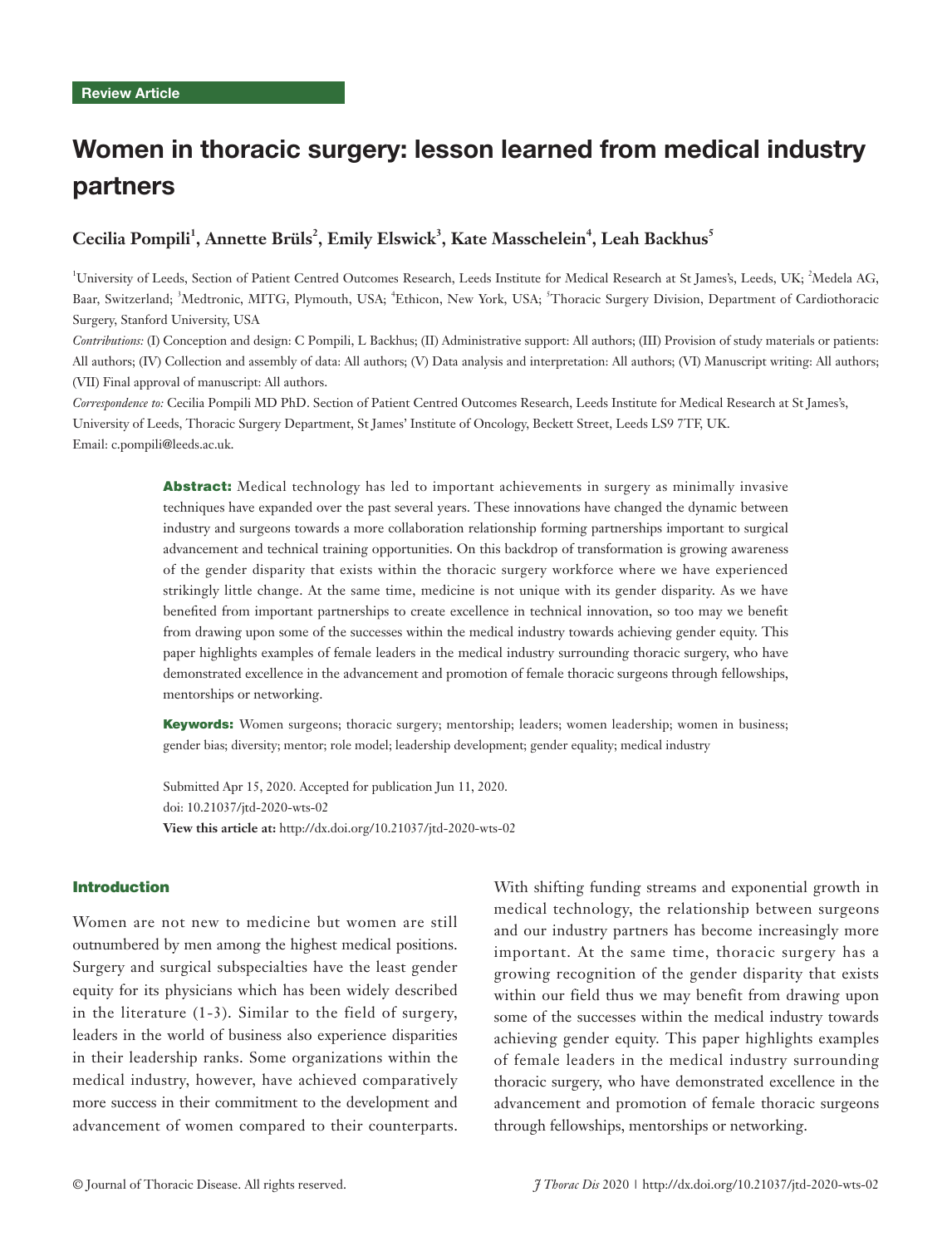# Annette Brüls

#### *CEO Medela*

#### **Thriving in a man's world**

When I was invited to participate in this project, I was immediately intrigued. Though not a thoracic surgeon, I am a master in electrical engineering, a CEO of a company in the medical device industry and the mother of two boys. I definitively know what it means to juggle multiple responsibilities and to live in a man's world.

But why are we discussing women in thoracic surgery and how does it link to industry? In 2018, for the first time ever, more female than male students enrolled in medical school in the U.S. (4), yet the percentage of females specializing in surgery remains low—well below 15% (5). This is equally true for the areas of state or corporate management with 6.3% female heads of state and 6.6% female CEOs across all Fortune 500 companies (6). I do not find this surprising and think it is fair to assume that many of the challenges facing women in these typically male-dominated worlds are the same. But rather than addressing the challenges we face as women, I would like to offer my learnings and recommendations that have been helpful to me throughout my career. Though these thoughts are directed to female surgeons, I also encourage male surgeons reading this article to consider these suggestions as something to say to their female colleagues, their wife or daughters to help them thrive in their careers in the spirit of #HeforShe.

## *Stay authentic*

The statistics speak for themselves—it is not common to be a female thoracic surgeon, nor is it common to be a female CEO. You are still the exception rather than the rule, so instead of denying this—or worse, complaining about it one must understand gender bias; embrace this unique situation and stay authentic.

Indeed, the consequences of gender bias manifest themselves in many ways. First, several studies have demonstrated that women with similar qualifications and experience are less likely to be hired for leadership positions and/or promoted because of their gender—by both male and female reviewers. Secondly, there is a risk that successful women will not be liked, neither by male colleagues nor by female colleagues (7). This has been beautifully demonstrated by University of Columbia's Business School. Professors provided their students with a case study of a highly successful venture capitalist, Heidi

Rozen. The key point of the exercise was that they changed the name Heidi to Howard for half of the students (8). Both Heidi and Howard were rated as equally competent by the students, however, they characterized Heidi as more selfish, aggressive, power hungry and self-promoting than Howard, who was clearly more likeable.

So, how do we address this? In my experience, as a woman, you need to be aware of this bias in order to combat it. Avoid trying to fit in by mimicking male leaders with even stronger, aggressive behavior can make the situation worse. Alternately, trying to be liked at all costs, is equally dangerous. I have often been in a situation where I was the only woman at the table, where all of my peers, even those on my direct team were all male—not a single woman, not even the Human Resources manager. My recipe is a simple one: Be yourself, be authentic! Do not think about it, do not even start to worry or put yourself in doubt, as people tend to sense this and you will undermine your own efforts.

My experience has shown me that authenticity will always win because it helps you focus on the job rather than appearances. People will see that it is all about the job and not about you. And the good news is that if you have made it this far, your intellectual capacity and work performance must be outstanding, most likely better than anyone else's around you. By staying authentic and focusing on your strengths, people will recognize the professionalism and expertise you bring to the table and you will quickly earn the respect of everyone around you. Authenticity can serve as a foundation of trust and collegiality strengthening professional relationships and is a much more sustainable approach to work than striving to fit an ideal or mold of something that is not you.

## *Play to your strengths*

Another asset is that often females have qualities that should be highlighted as strengths. Female leaders tend to be more collaborative, democratic or inclusive, relationship-oriented and have a horizontal perspective as opposed to a vertical one. This means that women can see a broader perspective and are better at identifying connections between different situations. Women also tend to be more empathic and therefore can be perceived as less threatening to other male colleagues. Some studies show that when women are empowered to meaningfully participate in conflict resolution, it undeniably results in more lasting peace (9). Women can build on these innate qualities and leverage them for the benefit of their work. I have consciously used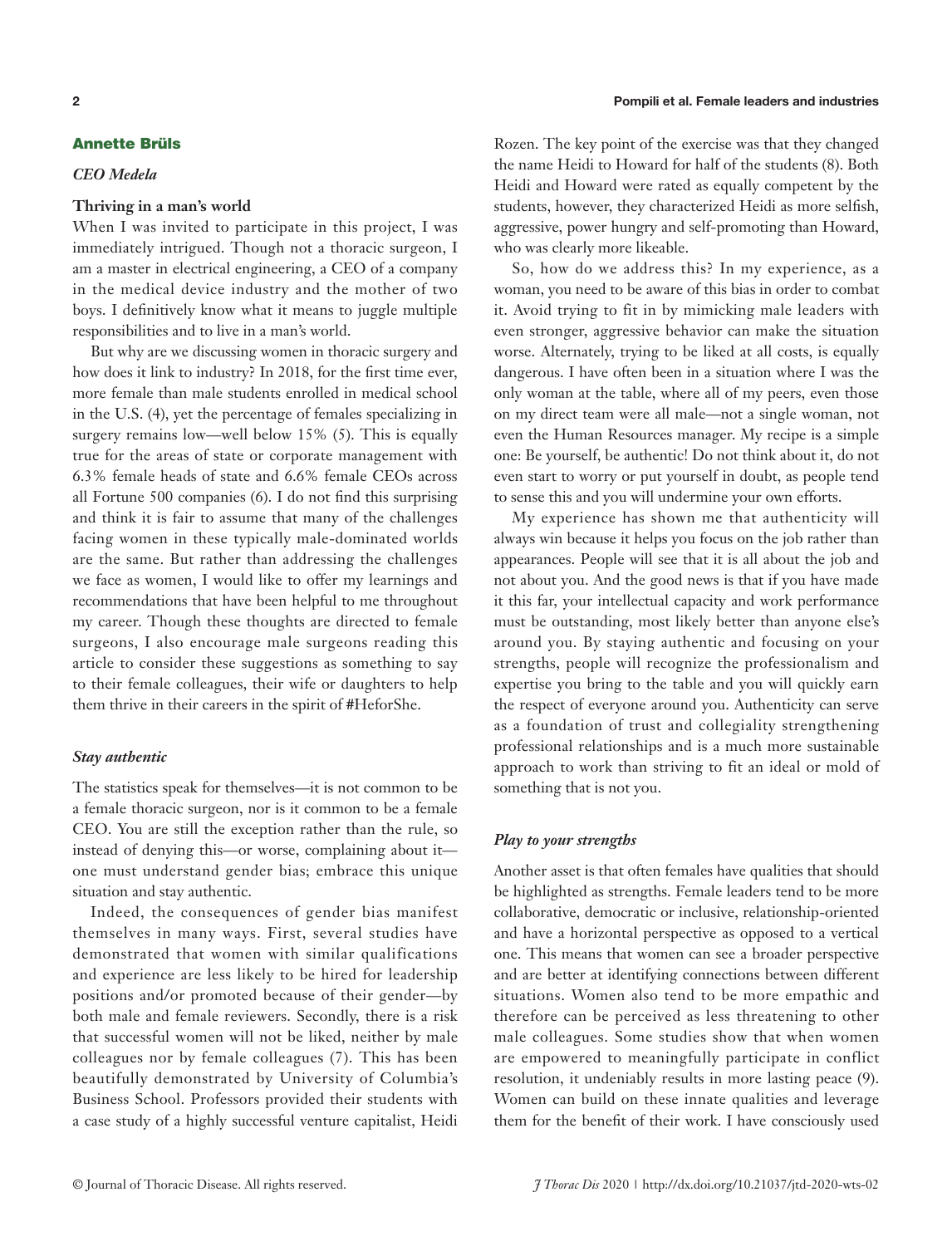#### Journal of Thoracic Disease, 2020 3

these qualities with many of my male colleagues, including peers and bosses. I have garnered trust by building on my experience and competence and leveraged empathy to build strong teams and create a sense of belonging. My ability to put myself in my teams', peers' or bosses' shoes has allowed me to break down ego barriers, point out issues and draw connections that they may not have seen; basically, helping them in non-threatening ways. You can apply these qualities, or even better, use assessments such as the Strengths Finder by Tom Rath (8) to really understand and fully play to your personal strengths.

#### *Take a seat at the table*

The sad parallel between medicine and medical industry is that only 18% of hospital CEOs and 16% of all deans and department heads in the U.S. are women—positions that typically lead the mission and control the allocation of resources in medical centers (9). The picture worsens further when it comes to scientific literature. Just 10% of senior authors and only 7% of chief editors of renowned medical journals are female (10). Again, we see many similarities with women in business, where the statistics are nearly identical. So, why is this the case and what can we do about it?

One aspect to consider is the phenomenon known as the "confidence gap", typically applied to women (11,12). Simply put, if you ask a male leader how he became successful, you will hear things like "I worked hard, made the right decision, took risks and succeeded." Yet, if you ask a woman, you will hear "I was lucky, was at the right time at the right place, someone helped me and supported me". Sheryl Sandberg describes this very well in her book Lean In when she stated: "There are still days I wake up feeling like a fraud, not sure I should be where I am" (13).

Therefore, women tend not to raise their hand as easily as men when it comes to a grant, a promotion, or applying for a bigger role. This is nicely illustrated in a study that reviewed thousands of personal records at Hewlett-Packard (HP) and systematically analyzed the applicants and the way they applied. It turned out that that women working at HP only applied for a promotion if they believed they met 100 percent of the qualifications listed for the job. Men were happy to apply when they thought they could meet 60% of the job requirements (14). My recommendation is to fight this need for perfectionism that we all feel so strongly. Know your accomplishments, know you earned it and be confident about taking your next steps. Raise your hand and take a seat at the table. You will be amazed how far you can go.

#### *Be mentored and become one*

Last, but not least, I would like to stress the importance of mentors. Most readers are already familiar with Nina Braunwald, one of the first three female cardiothoracic surgeons in the U.S. and the first one to perform a successful prosthetic mitral valve replacement. The articles about her consistently mention the importance of the mentorship of Dr. Hufnagel and Dr. Morrow (15,16). I too, am tremendously grateful for my mentors and role models along the way who have pushed me to take new roles that I would have never dared to pursue. Find mentors and role models. Force yourself to network and connect with your colleagues and bosses in new ways by being authentic and playing to your strengths.

By doing this, you will yourself become the mentor and role model you are wishing for now. You will become the one to give confidence to colleagues, push them to raise their hand and pave the way for future generations. We can then change the statistics together and create a new future, where people will no longer say "Meredith Grey" [fictional character from the popular television show, *Grey's Anatomy*] when they are asked about a thriving female surgeon. A future where this image is no longer fiction but reality. In other words, a future where we just speak about surgeons not *female* surgeons.

# *Inspiring women to thrive, personally and professionally at Medela*

As a woman leader of an organization committed to women's health, and a mother who has pursued career growth alongside motherhood responsibilities, I am personally dedicated to improving the opportunities available to mothers in the workplace. Medela has made it a goal to play an active role in helping moms return to work and allow for work-life balance, equally for our customers and our employees. By providing programs that include flexibility and support for breastfeeding at work, we can provide a smoother transition back to work after baby for our new parent employees: #newmomshealthyreturns

With all Medela offices having strong female representation, ranging between 48% and 69%, we recognize that we have an opportunity to tackle the "motherhood penalty", one of the big potential career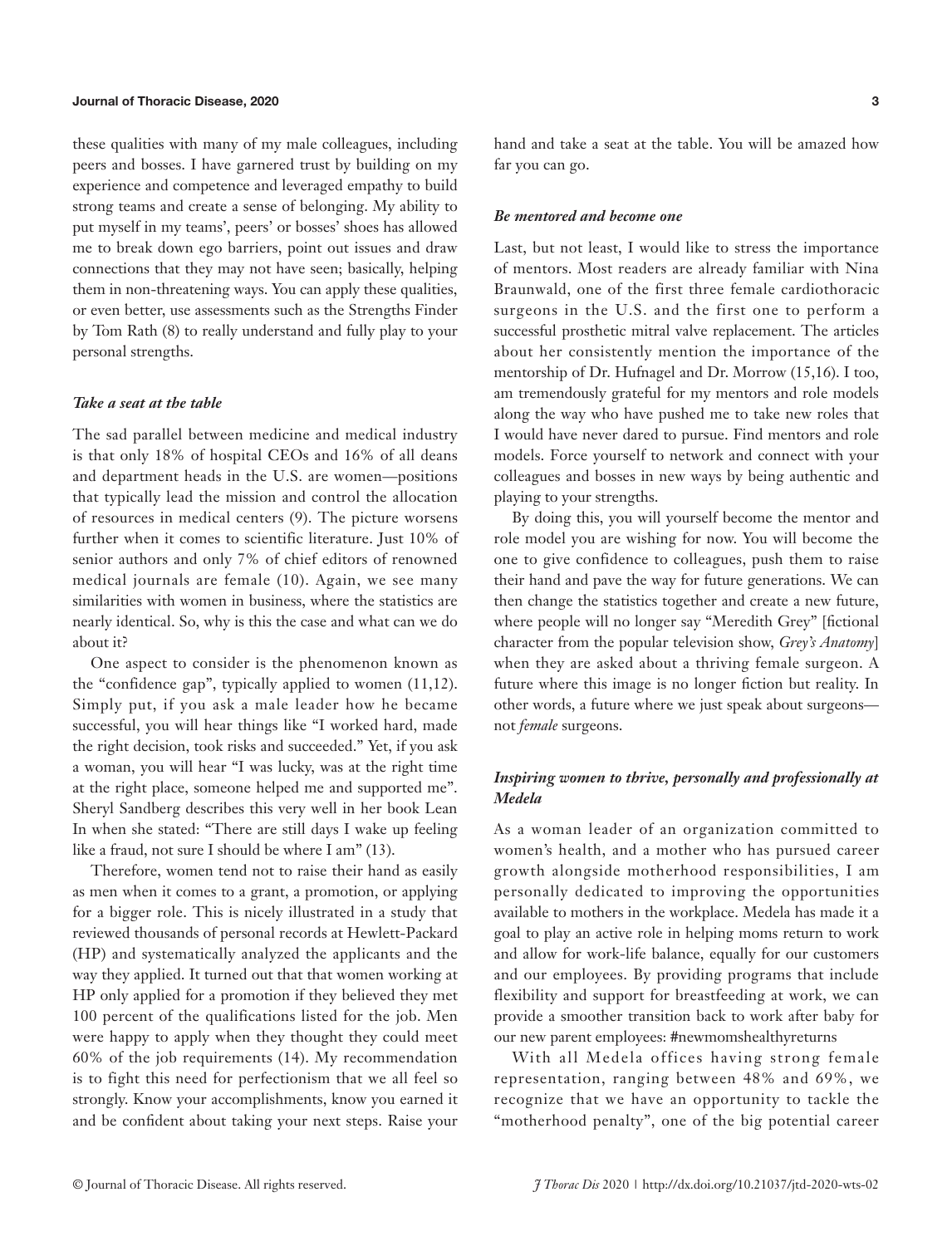derailers for women today. Diversity, inclusion, pay equality and representation of women in leadership positions will drive the success of the future and thankfully that is recognized by companies around the world that align and support the United Nations Compact. My continued commitment as a leader is to inspire Medela employees to thrive in their workplace and personal lives by offering mentoring and leadership exchange programs to be champions of equality, diversity and inclusion everywhere they go.

#### Emily Elswick

# *Vice President & General Manager, Lung Health, Minimally Invasive Therapies Group Medtronic*

## **Igniting women to lead**

I started in healthcare in the early 2000s. Few women were sales representatives in the medical device industry, especially in the operating room. I called on thoracic surgeons daily. It was primarily a man's world on both sides of the table. Sales were done in the men's locker room before a procedure even started. I had to work smarter and build relationships that withstood the status quo at all levels. My goal was to help shape an environment where women could thrive, advance and ultimately lead. Now managing a business for Medtronic, I see how far the industry has come. During STS 2020, Douglas E Wood, MD, Chair of Thoracic Surgery at the University of Washington challenged the community to "continue to work to have a specialty better represent the patients we serve, and by that, I mean 50% women." His tweet came on the heels of the Women in Thoracic Surgery reception at the conference. The timing of the tweet was perfect; I had just attended a meeting with leaders across Medtronic where we spent time strategizing on our goal of 40% women in manager and above positions by 2020. We also discussed our aspirational goal of 50%! It was a validation of our alignment and the admiration I have for organizations putting diversity and inclusion at the center of their vision and mission.

Our Medtronic Mission is to alleviate pain, restore health and extend life. This mission was penned by our co-founder Earl Bakken over 50 years ago. The Medtronic Mission is composed of tenets—focus areas—that guide our business objectives. For me, our fifth tenet brings diversity and inclusion to life; and one of the reasons I am proud to work for Medtronic: *To recognize the personal worth of all employees by providing an employment framework*  *that allows personal satisfaction in work accomplished, security, advancement opportunity, and means to share in the company's success*.

Earl Bakken also crafted a dream sheet over the years. Dreams he had for the future and areas to make meaningful advancements. One specific dream was "A WORLD WHERE WOMEN LEAD." That dream sheet isn't just a piece of paper. Medtronic is committed to the development and advancement of women. We established a women's group over 30 years ago with a few brave women and over time it became a formal employee resource group (ERG) with over 15,000 members worldwide. The Medtronic Women's Network has three strategic imperatives:

- Activate leaders of people to develop and advance women.
- Be recognized as a best place for women to work.
- **Empower women to come here, grow here, lead** here.

In March 2020, Medtronic will be recognized in New York City as one of three Catalyst Award winners. Catalyst is a global nonprofit that works with CEOs and leading companies to build workplaces that work for women. The Catalyst Award is given in recognition of innovative organizational initiatives including recruitment, development, and advancement of all women and has been given to 90 organizations from around the world since 1987 (https://www.catalyst.org/solution/catalyst-award). Medtronic earned this award for our initiatives advancing women and creating an inclusive workplace. We have a strong focus on globalization and women in science and engineering. This marries well with what we are seeing in the commitment and growth of Women in Thoracic Surgery (WTS). The efforts we put forward continue to impact our employees and shape how we partner with physicians around the globe. We have been proud supporters of WTS for many years, but we cannot stop with support alone. I think we can go further, together.

We can start a dialogue, partner to raise awareness, collaborate to educate on unconscious bias, and inspire a culture of mentorship and sponsorship that truly brings women into the lung cancer arena and places women in leadership roles. We can model what the future of thoracic surgery and lung cancer management can be; an equally represented workforce of strong, passionate, collaborative, and inspiring female leaders. We envision a world where women lead in creating a lung cancer stage shift moving it from a death sentence to a managed condition where patients can have a good quality of life. And, with an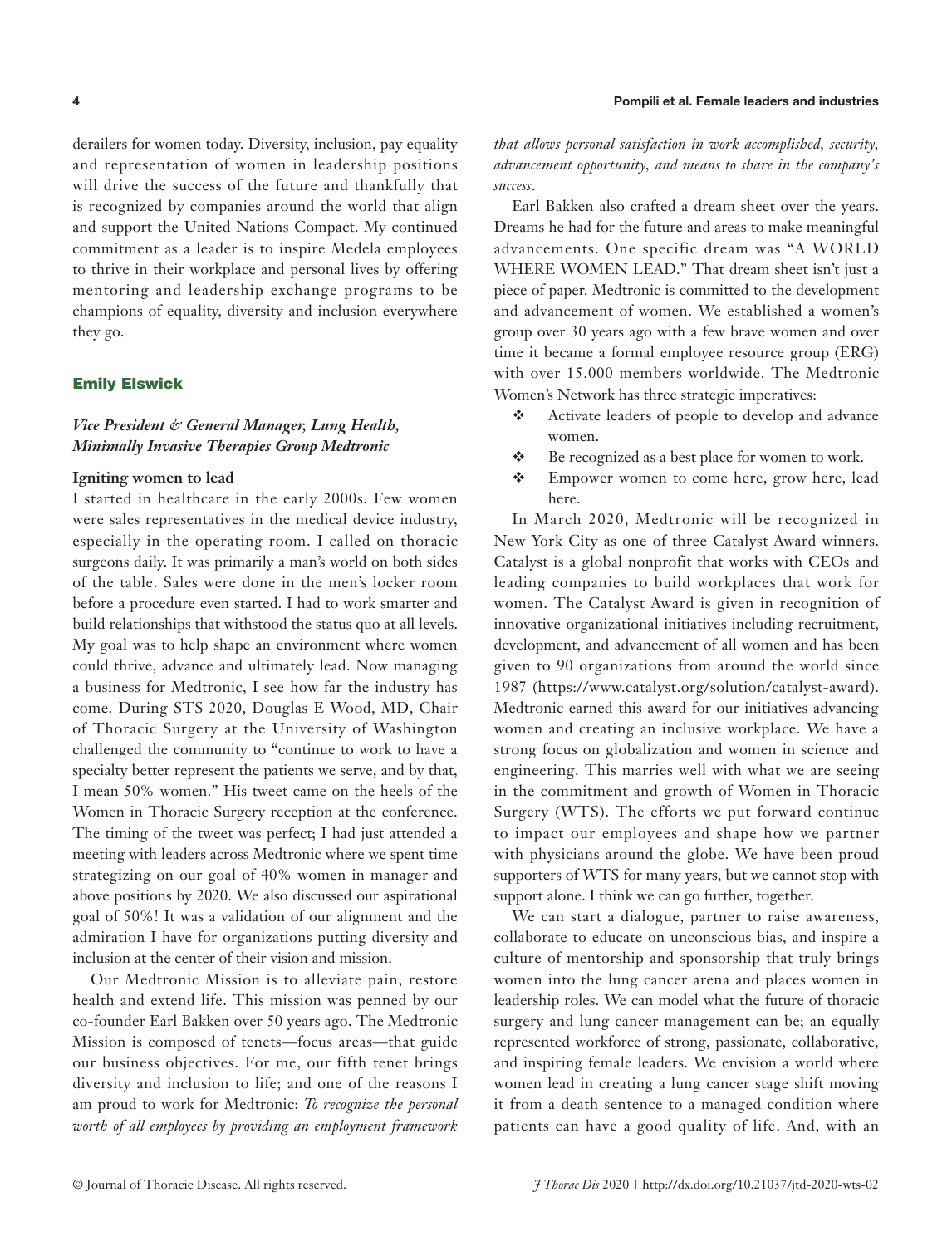#### Journal of Thoracic Disease, 2020 5

increase in women under 40 getting lung cancer; why not us, why not now? Women, let's come together and, raise each other up. Men come along side us; be an ally, provide opportunities for exposure, advance the conversation, advocate for women, and for change. We can truly go further together and make Earl Bakken's dream a reality. As a woman leader, a wife, and a mother of three; this is what fuels me: Inspiring a culture of inclusion around the world and showing the long-term results and positive impact we can make when diversity and inclusion are at the heart of how we do what we do.

## Kate Masschelein

# *President of Ethicon Energy in Johnson & Johnson Medical Devices*

# **Women in healthcare: advancing our opportunities from both sides of the operating table**

I have enjoyed working for Johnson & Johnson for the last 16 years and have had the pleasure of learning from many great leaders, both male and female, throughout my tenure. I'm truly grateful for their advice and for the opportunities they've helped me identify throughout my corporate and personal journeys. I hope sharing some of my insights will positively support emerging women leaders and enhance their leadership journey whether they are in healthcare or the corporate world.

I am fortunate to work for an organization like Johnson & Johnson, one of the largest healthcare companies in the world, who has, in many ways, led the advancement of equal opportunities for women. In fact, Johnson & Johnson started its strong legacy of supporting women by hiring eight female employees (over half of its 14-person staff) when they first started in 1886. Today, women represent close to 50% of J&J's worldwide workforce. Diversity and inclusion continue to be a priority focus for the company.

In 1995, J&J helped establish the Women's Leadership & Inclusion (WLI) organization across the enterprise. Through this Employee Resource Group, women and men across the globe can participate in discussions and events that help promote equality and support throughout our workforce. We are celebrating WLI's 25<sup>th</sup> birthday in March. Being part of WLI, as an employee, has given me so much in terms of coaching, confidence and a supportive network. Today I'm a campus sponsor for WLI in Cincinnati to give back to the community.

In 2017, WLI partnered with the Society of Surgical Chairs (SSC) Women's Committee, to help create the Women in Surgery symposium hosted by Ethicon, Inc. The first edition of this symposium, themed "Leading through Change," was dedicated to supporting female surgeons by providing a forum to discuss the challenges they face and by providing opportunities for mentorship. We discovered that there are a lot of similarities between the challenges that female surgeons face and those of women in a corporate environment. We also found that having, and being, mentors was very helpful in advancing to higher leadership levels. The symposium was such a success that we held a second symposium in 2018, themed "Managing Up, Down and Sideways." It focused on joining forces to improve opportunities and create ongoing dialogue to advance female surgeons. Additionally, J&J has been a strong partner supporting the Association of Women Surgeons (AWS) annual conference and has sponsored The Sewing Circle—a group dedicated to connecting and supporting female surgeons.

As I think about the challenges of my female colleagues in healthcare and the challenges of being a woman in a corporate world, I believe there are three personal and three professional practices that can help any leader excel—and help overcome gender challenges.

#### **Express what you want**

We often think working hard and meeting expectations will get us noticed and promoted to different roles and that stating our advanced or executive goals can be regarded as too aggressive. As we enter the workforce in our twenties, we have a long road ahead until retirement in our sixties. I learned early in my career, the importance of communicating how I wanted to shape my career, what my ultimate career goal was and sought advice on how to get there. It helped my mentors and managers to guide me along the way.

## **Believe in yourself**

Over the past 16 years, I've taken on roles in different functions, different countries and multiple companies within J&J, which can be both very exciting and daunting at the same time. With every new opportunity I would experience the well-known imposter syndrome, i.e., the belief that I am not capable to take on the new role. This can be stifling and it is also untrue. It takes courage and resilience, but taking on roles beyond your comfort zone allow you to develop yourself in new ways, which in turn builds confidence.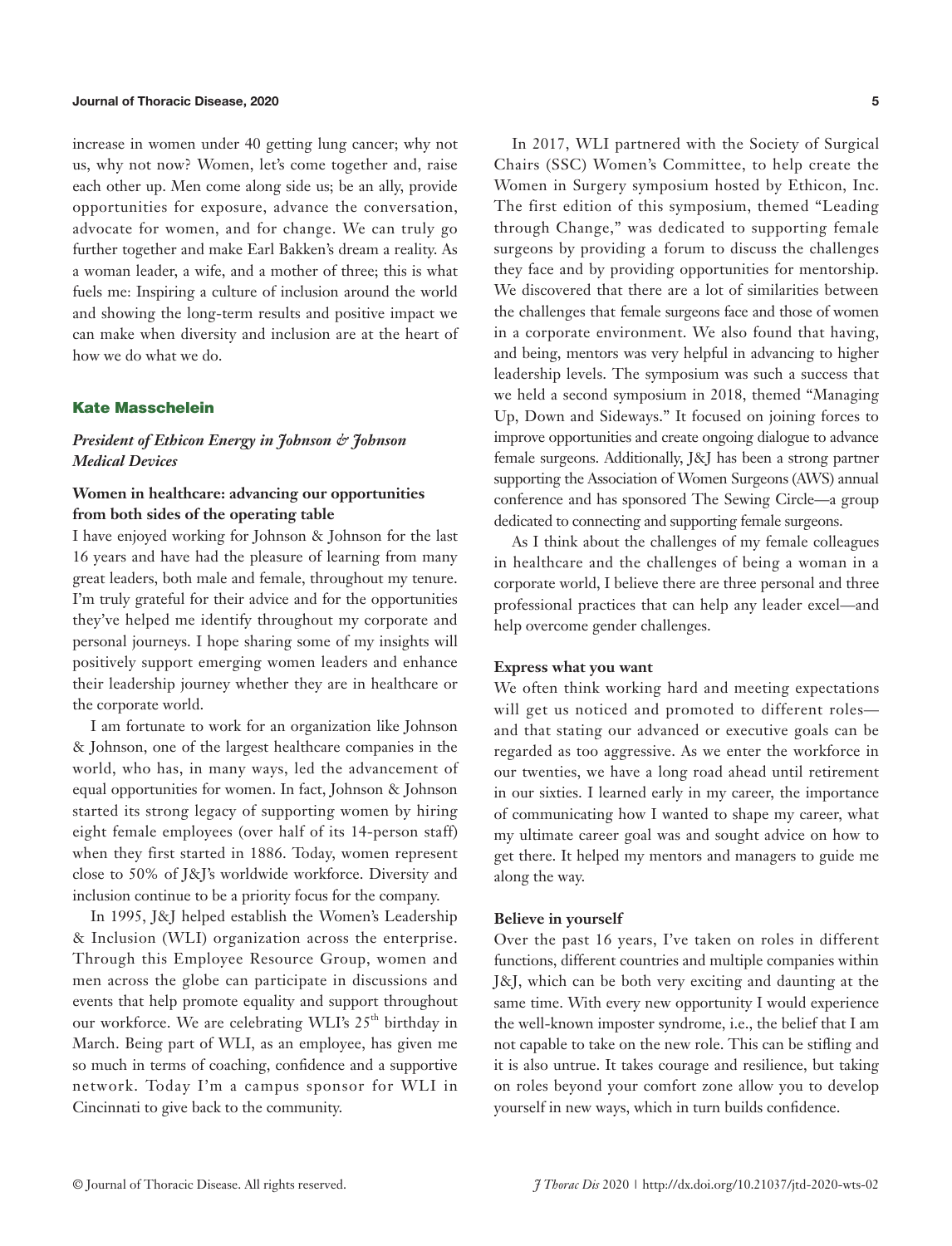# **Give back**

The more I advanced in my career, the more I realized the importance of giving back by supporting female colleagues as they progress through their careers with advice, sharing my experiences, my mistakes, and helping open doors by connecting them with right people, after they've expressed what they are looking for in their careers.

#### **Take care of yourself**

Part of being a leader is to help guide others around us, but we can't help others be their best, if we don't feel our best. We give a lot of ourselves to our careers, and I know that if I don't get enough sleep, I don't eat well or don't exercise regularly, I don't make mindful decisions, feel more stressed and am not fully present in meetings. I know it takes a toll on my health. Building a successful career really is a marathon.

#### **Do what you love**

I once had to make a choice between two great career opportunities, so I asked a mentor for advice. Beyond the rational pros and cons of each option, he told me to choose what I think I would love most. I thought that was an uncommon perspective. His view was that our careers span over 30, 40 years. We will spend a large part of our lives at work. Doing what you love, makes life more enjoyable. When you love what you do, you will be more successful and feel more confident as well. So, this is part of my advice to others, do what you love.

## **The value of friends and family**

We spend a lot of time at work and sometimes face tough decisions and challenging projects. My family and friends help me put a pause on all this. It helps me gain perspective and clarity. It reminds me that I'm not just who I am at work, that I'm a whole person.

#### **Conclusions**

The barriers to promotion, advancement, and leadership facing women within thoracic surgery are well-documented, however they are not unique to our field. In many ways, we are very similar to some of our closest non-physician partners working alongside us in the medical industry. Drawing upon these commonalities women in thoracic surgery can use some of these best practices borrowed from our industry partners as a guide to developing new programs or expanding existing programs to improve gender equity in thoracic surgery. Ultimately, we share a common goal to chart a course towards creating a more diverse workforce in thoracic surgery that more closely resembles the patients we serve.

#### Acknowledgments

*Funding:* None.

# Footnote

*Provenance and Peer Review:* This article was commissioned by the Guest Editors (Cecilia Pompili and Leah Backhus) for the series "Women in Thoracic Surgery" published in *Journal of Thoracic Disease*. The article was sent for external peer review organized by the Guest Editors and the editorial office.

*Conflicts of Interest:* All authors have completed the ICMJE uniform disclosure form (available at: http://dx.doi. org/10.21037/jtd-2020-wts-02). The series "Women in Thoracic Surgery" was commissioned by the editorial office without any funding or sponsorship. LB served as an unpaid Guest Editor of the series. CP served as an unpaid Guest Editor of the series and serves as an unpaid editorial board member of *Journal of Thoracic Disease* from Sept 2018 to Aug 2020. AB is currently the CEO of Medela. EE reports other from Medtronic, from null, outside the submitted work. KM has no other conflicts of interest to declare.

*Ethical Statement:* The authors are accountable for all aspects of the work in ensuring that questions related to the accuracy or integrity of any part of the work are appropriately investigated and resolved.

*Open Access Statement:* This is an Open Access article distributed in accordance with the Creative Commons Attribution-NonCommercial-NoDerivs 4.0 International License (CC BY-NC-ND 4.0), which permits the noncommercial replication and distribution of the article with the strict proviso that no changes or edits are made and the original work is properly cited (including links to both the formal publication through the relevant DOI and the license). See: https://creativecommons.org/licenses/by-nc-nd/4.0/.

## **References**

1. Olive JK, Preventza OA, Blackmon SH, et al. Representation of Women in The Society of Thoracic